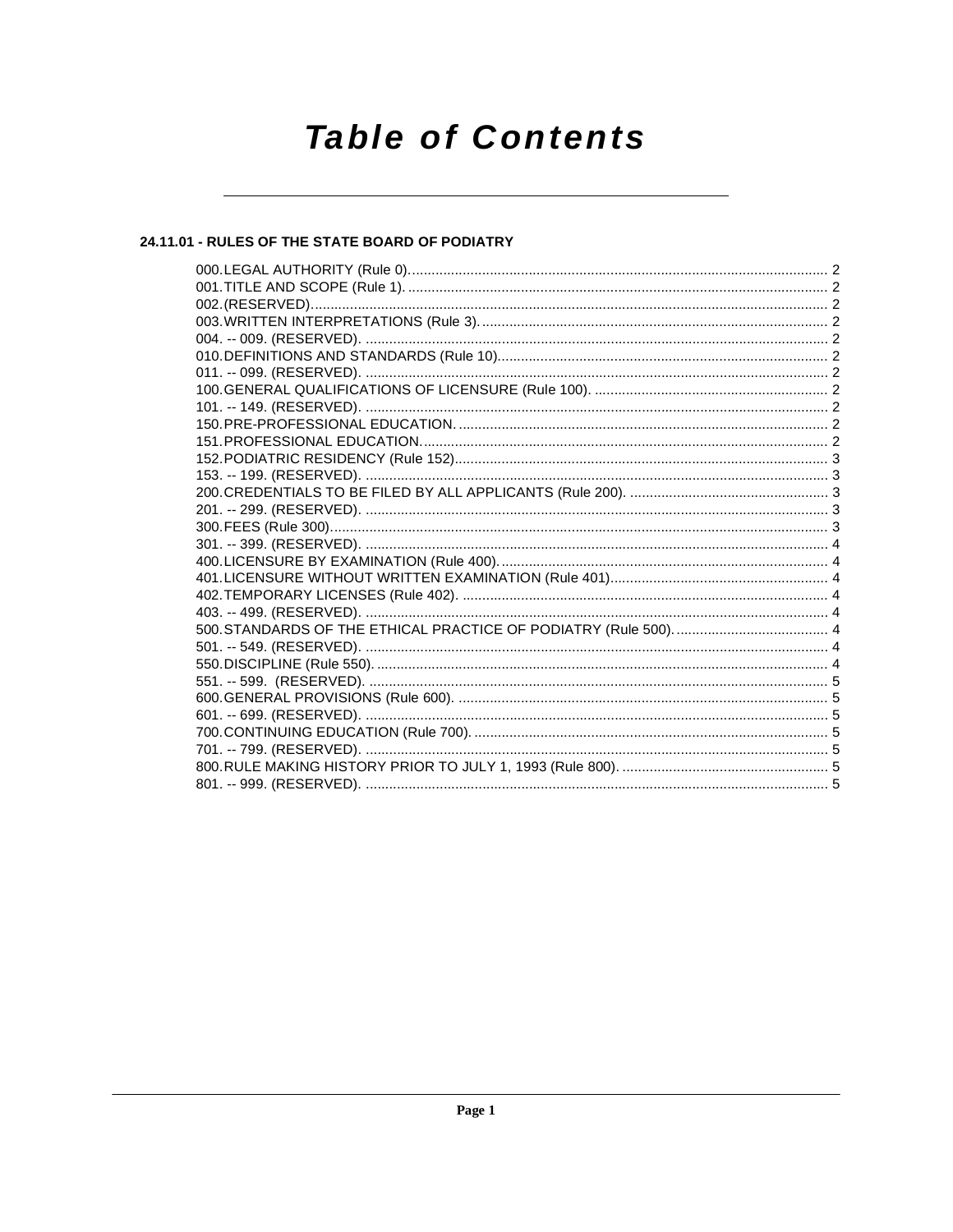#### **IDAPA 24 TITLE 11 Chapter 01**

#### **24.11.01 - RULES OF THE STATE BOARD OF PODIATRY**

#### <span id="page-1-1"></span><span id="page-1-0"></span>**000. LEGAL AUTHORITY (Rule 0).**

These rules are hereby prescribed and established pursuant to the authority vested in the State Board of Podiatry, by the provisions of Section 54-605, Idaho Code. (7-1-93)

#### <span id="page-1-2"></span>**001. TITLE AND SCOPE (Rule 1).**

These rules shall be cited as IDAPA 24.11.01, "Rules of the State Board of Podiatry". (7-1-93)

#### <span id="page-1-3"></span>**002. (RESERVED).**

#### <span id="page-1-4"></span>**003. WRITTEN INTERPRETATIONS (Rule 3).**

The board may have written statements which pertain to the interpretation of the rules of this chapter. Such interpretations, if any, are available for public inspection and copying at cost in the main office of the Bureau of Occupational Licenses. (7-1-93)

#### <span id="page-1-5"></span>**004. -- 009. (RESERVED).**

#### <span id="page-1-17"></span><span id="page-1-6"></span>**010. DEFINITIONS AND STANDARDS (Rule 10).**

**01. Act**. The Act means Chapter 143 Idaho session Laws of 1957 codified as Chapter 6, Title 54, Idaho Code, and any amendments thereto. (7-1-93)

<span id="page-1-14"></span><span id="page-1-12"></span>**02. Board**. The Board means the State Board of Podiatry, as prescribed in Section 54-604, Idaho Code. (7-1-93)

<span id="page-1-22"></span><span id="page-1-19"></span>**03. Licensure**. Licensure means the act of acquiring a license to practice podiatry in Idaho. (7-1-93)

**04.** Reputable School. A "reputable school" of podiatry is, and the term as used in these rules shall mean, an approved podiatry school located within the United States or Canada and designated as such by the council on Education and the American Podiatric Medical Association. (4-5-00)

#### <span id="page-1-7"></span>**011. -- 099. (RESERVED).**

#### <span id="page-1-8"></span>**100. GENERAL QUALIFICATIONS OF LICENSURE (Rule 100).**

<span id="page-1-23"></span><span id="page-1-18"></span>

| 01. |  | <b>Residence.</b> No period of residence in Idaho shall be required of any applicant. | $(7-1-93)$ |
|-----|--|---------------------------------------------------------------------------------------|------------|
|-----|--|---------------------------------------------------------------------------------------|------------|

- <span id="page-1-13"></span>**02.** Age. An applicant shall be at least twenty-one (21) years of age. (7-1-93)
- <span id="page-1-16"></span><span id="page-1-15"></span>**03. Character**. An applicant shall be of good moral character. (7-1-93)

**04.** Citizenship Requirement For Exam. Citizenship is not required of an applicant for the Idaho examination. (7-1-93) podiatry examination.

#### <span id="page-1-9"></span>**101. -- 149. (RESERVED).**

#### <span id="page-1-20"></span><span id="page-1-10"></span>**150. PRE-PROFESSIONAL EDUCATION.**

An applicant shall possess evidence of graduation from an accredited high school, or its equivalent, and possess evidence of credits granted for at least two (2) full years of general college study in a college or university of recognized standing. (7-1-93) recognized standing.

#### <span id="page-1-21"></span><span id="page-1-11"></span>**151. PROFESSIONAL EDUCATION.**

An applicant shall possess evidence of graduation from four (4) full years of study in a reputable school of podiatry,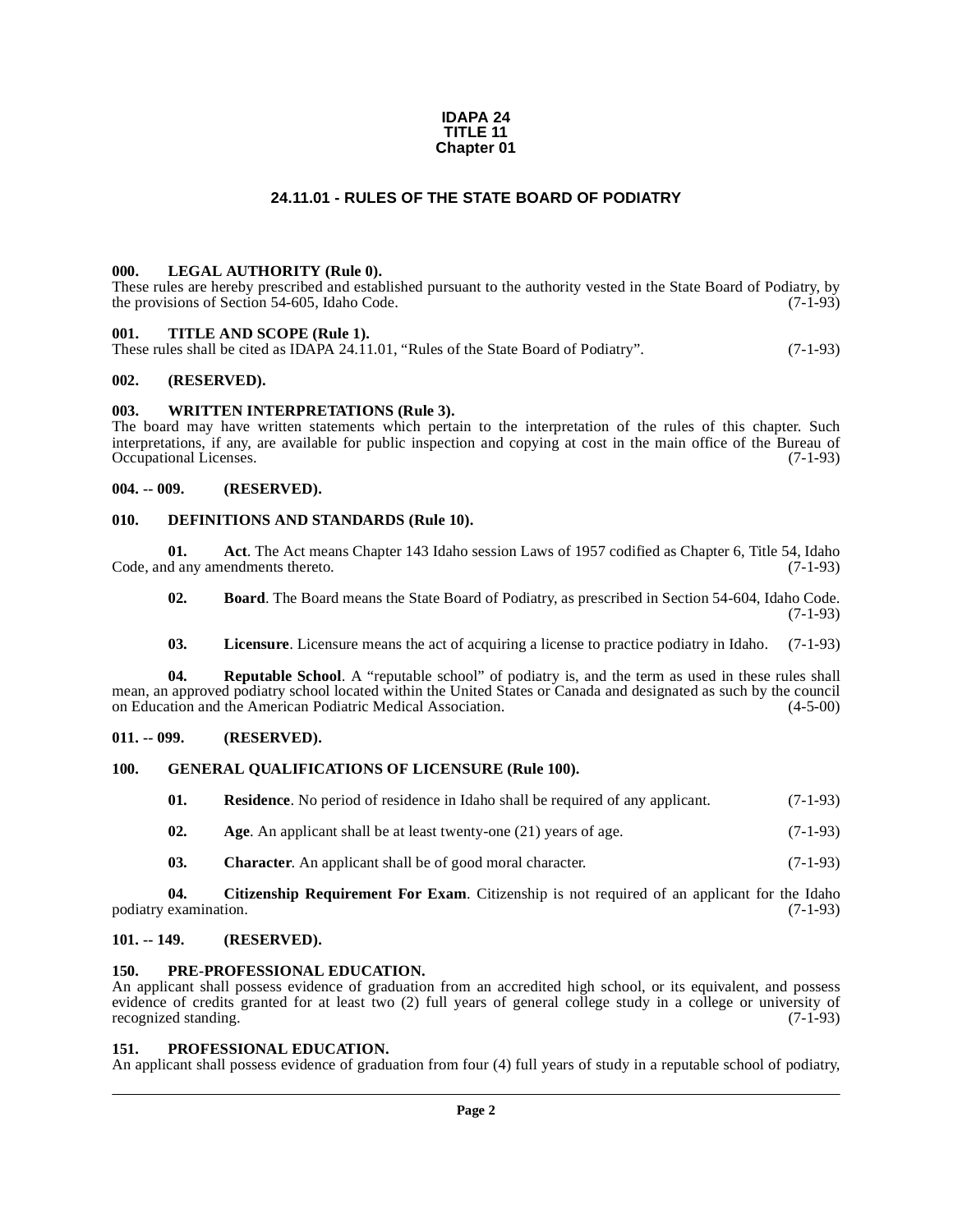#### **IDAHO ADMINISTRATIVE CODE IDAPA 24.11.01 - Rules of Bureau of Occupational Licenses**

as defined in Subsection 010.04 of these rules. (7-1-93)

#### <span id="page-2-15"></span><span id="page-2-0"></span>**152. PODIATRIC RESIDENCY (Rule 152).**

<span id="page-2-18"></span>**01. Residency Required For Licensure**. A candidate may not apply for licensure until completion of a podiatric surgical residency of a minimum of twelve (12) months or more as approved by the Council on Podiatric<br>Medical Education or completion of equivalent surgical training as approved by the Board. (7-1-98) Medical Education or completion of equivalent surgical training as approved by the Board.

<span id="page-2-19"></span>**02. Submission Of Verification Of Residency Curriculum**. Notwithstanding the provisions of Subsection 152.01, a candidate must submit verification of completion of the entire curriculum. Any deviation of this requirement must be approved by the Board. (7-1-98)

#### <span id="page-2-1"></span>**153. -- 199. (RESERVED).**

#### <span id="page-2-9"></span><span id="page-2-2"></span>**200. CREDENTIALS TO BE FILED BY ALL APPLICANTS (Rule 200).**

<span id="page-2-7"></span>**01. Application**. An application shall be completed by all applicants for licensure upon a form prescribed by the state board of podiatry which must be submitted ninety (90) days before the date of the Idaho board examination, and is not returnable. (7-1-98)

<span id="page-2-8"></span>**02. Certified Copy Of National Board Results**. A copy of the applicable National Board results s been certified as true and correct by the examining entity. (7-1-97) which has been certified as true and correct by the examining entity.

<span id="page-2-14"></span>**03.** Photograph Requirement. All applications shall be accompanied by an unmounted passport type photograph, head and shoulders only, taken not more than one (1) year prior to the date of application, which fact shall be attested to by the applicant's signature across the bottom of the picture and attested to before a public officer authorized to administer oaths. Informal pictures or snapshots are NOT acceptable. (7-1-97) authorized to administer oaths. Informal pictures or snapshots are NOT acceptable.

<span id="page-2-11"></span>**04. Educational Certificate Requirement**. Each applicant may be required to furnish a certificate executed by proper authority proving that he or she graduated from a four (4) year high school, or school of equivalent standing, and a certificate proving the extent of his collegiate education to be not less than two (2) years in an accredited college or university giving instruction in letters and sciences. (7-1-93)

<span id="page-2-10"></span>**05. Diploma**. Certified photostatic copy of diploma granted by any college of podiatry and copy of canscripts indicating graduation from the program. (7-1-97) official transcripts indicating graduation from the program.

<span id="page-2-17"></span>**06. Residency Certification Requirement**. All applications shall include certification of completion of residency as defined in Rule 152. (7-1-98)

<span id="page-2-3"></span>**201. -- 299. (RESERVED).**

<span id="page-2-12"></span><span id="page-2-4"></span>**300. FEES (Rule 300).**

**01.** Application Fee. A fee shall accompany all applications. The fee shall be two hundred dollars (7-1-97) (\$200). (7-1-97)

<span id="page-2-20"></span><span id="page-2-13"></span><span id="page-2-6"></span><span id="page-2-5"></span>**02. Original License Fee**. The original license fee shall be one hundred fifty dollars (\$150). (7-1-98)

**03.** Written Exam Fee. The fee for examination shall be that charged by the national examining entity, with an additional twenty-five (\$25) dollar administrative fee. (7-1-97) together with an additional twenty-five  $(\$25)$  dollar administrative fee.

**04.** Annual Renewal Fee. Fee for annual renewal of licenses, one hundred fifty dollars (\$150) on or before the first day of July of each year. (7-1-98)

<span id="page-2-16"></span>**05. Re-Exam Fee**. For candidates re-examining for the written and oral/practical examinations or written examination only, the fee for re-examination will be four hundred dollars (\$400). For candidates re-examining for the oral/practical only, the fee shall be two hundred dollars (\$200). (7-1-97) for the oral/practical only, the fee shall be two hundred dollars  $(\$200)$ .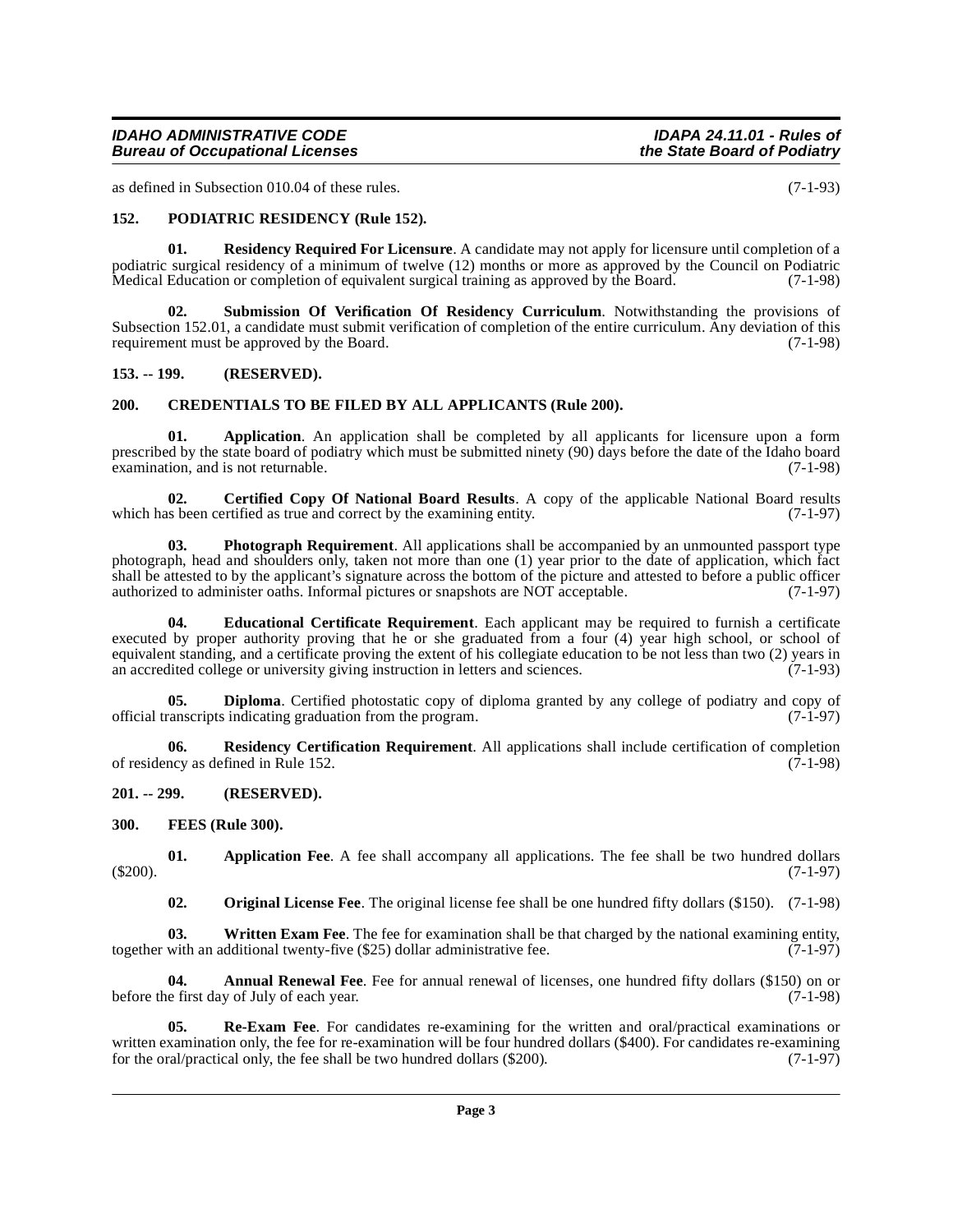<span id="page-3-17"></span><span id="page-3-16"></span><span id="page-3-13"></span>**06.** Free Non-Refundable. No fee shall be returnable. (7-1-93)

#### <span id="page-3-0"></span>**301. -- 399. (RESERVED).**

#### <span id="page-3-1"></span>**400. LICENSURE BY EXAMINATION (Rule 400).**

**01. Examination Of Applicants**. Examination of applicants shall be conducted by the whole board or signated agents or representatives. (7-1-97) by its designated agents or representatives.

<span id="page-3-12"></span>**02. Exam Required For Licensure**. No person shall be licensed to practice podiatry unless he or she e passed an examination given by the board. (7-1-98) shall have passed an examination given by the board.

<span id="page-3-11"></span>**03. Exam Dates**. Written Examinations shall be held at Boise, Idaho, the third Monday of July and at such other times as the board shall direct. (4-5-00)

<span id="page-3-20"></span>**04. Passing Grade**. No applicant shall be granted a license unless he attains a passing grade as determined by the board in all subjects examined and a general average of seventy-five percent (75%) as established in Section 54-606, Idaho Code. (9-28-94)

<span id="page-3-14"></span>**05. Failure Of Exam**. An applicant failing in the examination shall be entitled within six (6) months to ination upon the payment of an additional fee as established in Section 300. (9-28-94) a reexamination upon the payment of an additional fee as established in Section 300.

<span id="page-3-15"></span>**06. Failure Of Reexam**. An applicant who fails the examination on two (2) such reexaminations shall exhaust his privilege under his original application. (9-28-94)

<span id="page-3-19"></span>**07. Original Application**. The original application will be considered null and void after a period of two (2) years from date of original application if no license has been issued. (7-1-97)

#### <span id="page-3-18"></span><span id="page-3-2"></span>**401. LICENSURE WITHOUT WRITTEN EXAMINATION (Rule 401).**

Applicants for licensure under this section shall file all the credentials as provided in Section 200 and in addition shall provide a certified copy of the subjects and the grades obtained by written examination in some other state or territory or through the national board of podiatry examiners. Such examination must have been taken and passed within the preceding five (5) years from date of this application. Proof must be submitted that he or she meets the requirements of this section. Applicants must appear in person before the whole board or a quorum of the whole board and shall accompany their application with a fee of two hundred dollars (\$200), which fee shall be not returned if for any reason license is not granted. (7-1-98)

#### <span id="page-3-22"></span><span id="page-3-3"></span>**402. TEMPORARY LICENSES (Rule 402).**

No temporary licenses may be granted for the practice of podiatry in Idaho. (7-1-93)

#### <span id="page-3-4"></span>**403. -- 499. (RESERVED).**

#### <span id="page-3-21"></span><span id="page-3-5"></span>**500. STANDARDS OF THE ETHICAL PRACTICE OF PODIATRY (Rule 500).**

The standards of the Ethical Practice of Podiatry are prescribed in Section 54-609, Idaho Code, and the American Podiatric Medical Association's Code of Ethics as the same may be amended from time to time; are hereby adopted and shall apply to all practitioners of podiatry. (7-1-98)

#### <span id="page-3-6"></span>**501. -- 549. (RESERVED).**

#### <span id="page-3-10"></span><span id="page-3-7"></span>**550. DISCIPLINE (Rule 550).**

<span id="page-3-8"></span>**01.** Civil Fine. The Board may impose a civil fine not to exceed one thousand dollars (\$1,000) upon a podiatrist for each violation of Sections 54-608 and 54-609, Idaho Code. (3-18-99) licensed podiatrist for each violation of Sections 54-608 and 54-609, Idaho Code.

<span id="page-3-9"></span>**02. Costs And Fees**. The Board may order a licensed podiatrist to pay the costs and fees incurred by the Board in the investigation or prosecution of the licensee for violation of Sections 54-608 and 54-609, Idaho Code.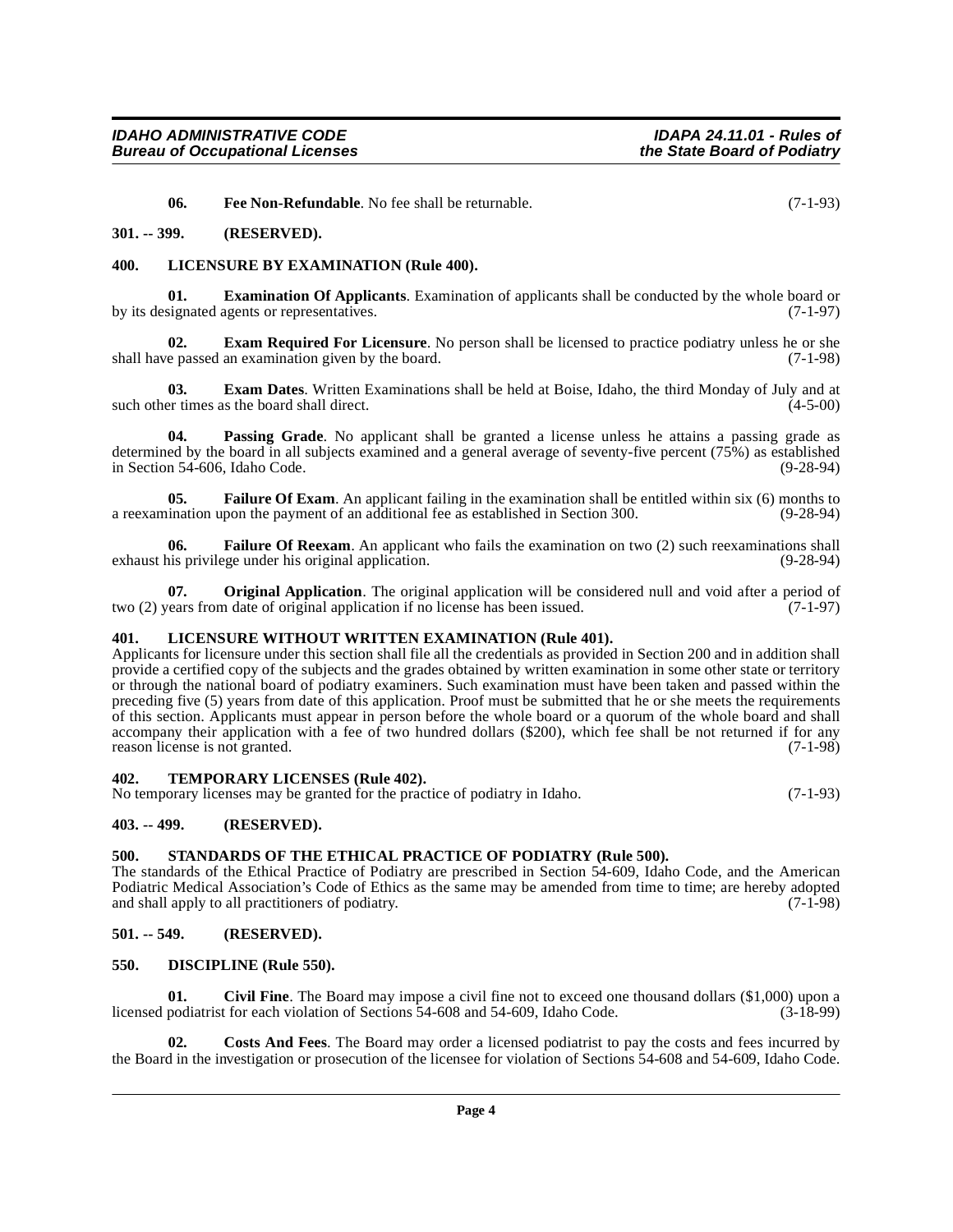(3-18-99)

#### <span id="page-4-0"></span>**551. -- 599. (RESERVED).**

#### <span id="page-4-8"></span><span id="page-4-1"></span>**600. GENERAL PROVISIONS (Rule 600).**

Regular meetings of the board shall be the third Monday of July and at such other times as determined by the board.  $(4-5-00)$ 

#### <span id="page-4-2"></span>**601. -- 699. (RESERVED).**

#### <span id="page-4-7"></span><span id="page-4-3"></span>**700. CONTINUING EDUCATION (Rule 700).**

<span id="page-4-9"></span>**01. Post Graduate Education Requirement For License Renewal**. Each podiatrist licensed by the state of Idaho shall attend in each twelve (12) month period preceding the renewal of a license to practice podiatry in Idaho, a minimum of twelve (12) full hours of post-graduate podiatry education courses approved by the Board. No more than six  $(6)$  hours may be home study. (7-1-98)

<span id="page-4-10"></span>**02. Submission Of License Renewal Application Form**. Each licensed Idaho podiatrist will be furnished a license renewal application form by the Bureau of Occupational Licenses on which each podiatrist shall list the name of the courses, the location, date and hours of attendance and shall submit the form with the renewal application for license filed each year. (7-1-93)

#### <span id="page-4-4"></span>**701. -- 799. (RESERVED).**

#### <span id="page-4-5"></span>**800. RULE MAKING HISTORY PRIOR TO JULY 1, 1993 (Rule 800).**

All previous rules of this board are hereby repealed and these Rules approved by the board on January 25, 1978, shall become effective on this date. Amended and readopted effective October 15, 1987. Amended and readopted effective May 29, 1991. Amended and readopted effective August 1, 1997. May 29, 1991. Amended and readopted effective August 1, 1997.

<span id="page-4-6"></span>**801. -- 999. (RESERVED).**